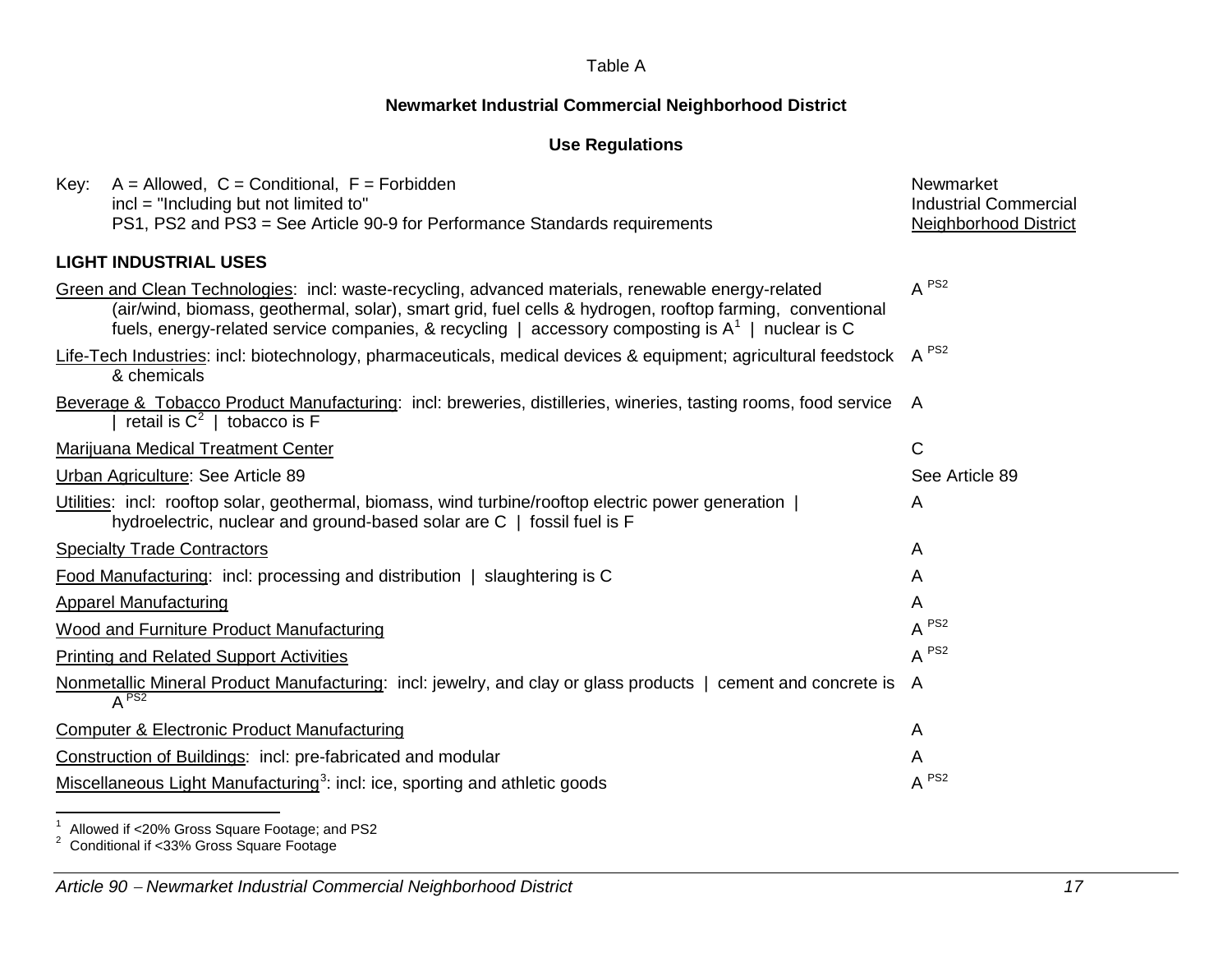## **Newmarket Industrial Commercial Neighborhood District**

### <span id="page-1-0"></span>**Use Regulations**

| $A =$ Allowed, $C =$ Conditional, $F =$ Forbidden<br>Key:                                                             | Newmarket                                                    |
|-----------------------------------------------------------------------------------------------------------------------|--------------------------------------------------------------|
| $incl = "Including but not limited to"$<br>PS1, PS2 and PS3 = See Article 90-9 for Performance Standards requirements | <b>Industrial Commercial</b><br><b>Neighborhood District</b> |
|                                                                                                                       |                                                              |
| <b>Animal Production</b>                                                                                              | F                                                            |
| Paper, Leather & Allied Product Manufacturing                                                                         | C <sup>PS2</sup>                                             |
| Textile & Textile Product Mills: incl: textile mills are C <sup>PS2</sup>                                             | $A^{PS2}$                                                    |
| <b>HEAVY / RESTRICTED INDUSTRIAL USES</b>                                                                             |                                                              |
| <b>Machinery Manufacturing</b>                                                                                        | $A^{PS3}$                                                    |
| <b>Fabricated Metal Product Manufacturing</b>                                                                         | $A^{PS3}$                                                    |
| <b>Chemical Manufacturing</b>                                                                                         | $A^{PS3}$                                                    |
| Electrical Equipment, Appliance, & Component Manufacturing                                                            | A                                                            |
| <b>Transportation Equipment Manufacturing</b>                                                                         | $A^4$                                                        |
| <b>Plastics &amp; Rubber Products Manufacturing</b>                                                                   | C <sup>PS3</sup>                                             |
| Mining and Extraction: incl: oil, gas, mining, support activities                                                     | F                                                            |
| <b>Heavy &amp; Civil Engineering Construction</b>                                                                     | F                                                            |
| Petroleum & Coal Products Manufacturing                                                                               | F                                                            |
| <b>Waste Management &amp; Remediation Services</b>                                                                    | F                                                            |

<sup>3</sup> See Definitions Section 90-18 - "Miscellaneous Light Manufacturing" consists of manufacturing activities with less environmental impacts that use moderate amounts of partially-<br>3 See Definitions Section 90-18 - "Miscella processed materials to produce small consumer goods. 4 Allowed if <50,000 Gross Square Feet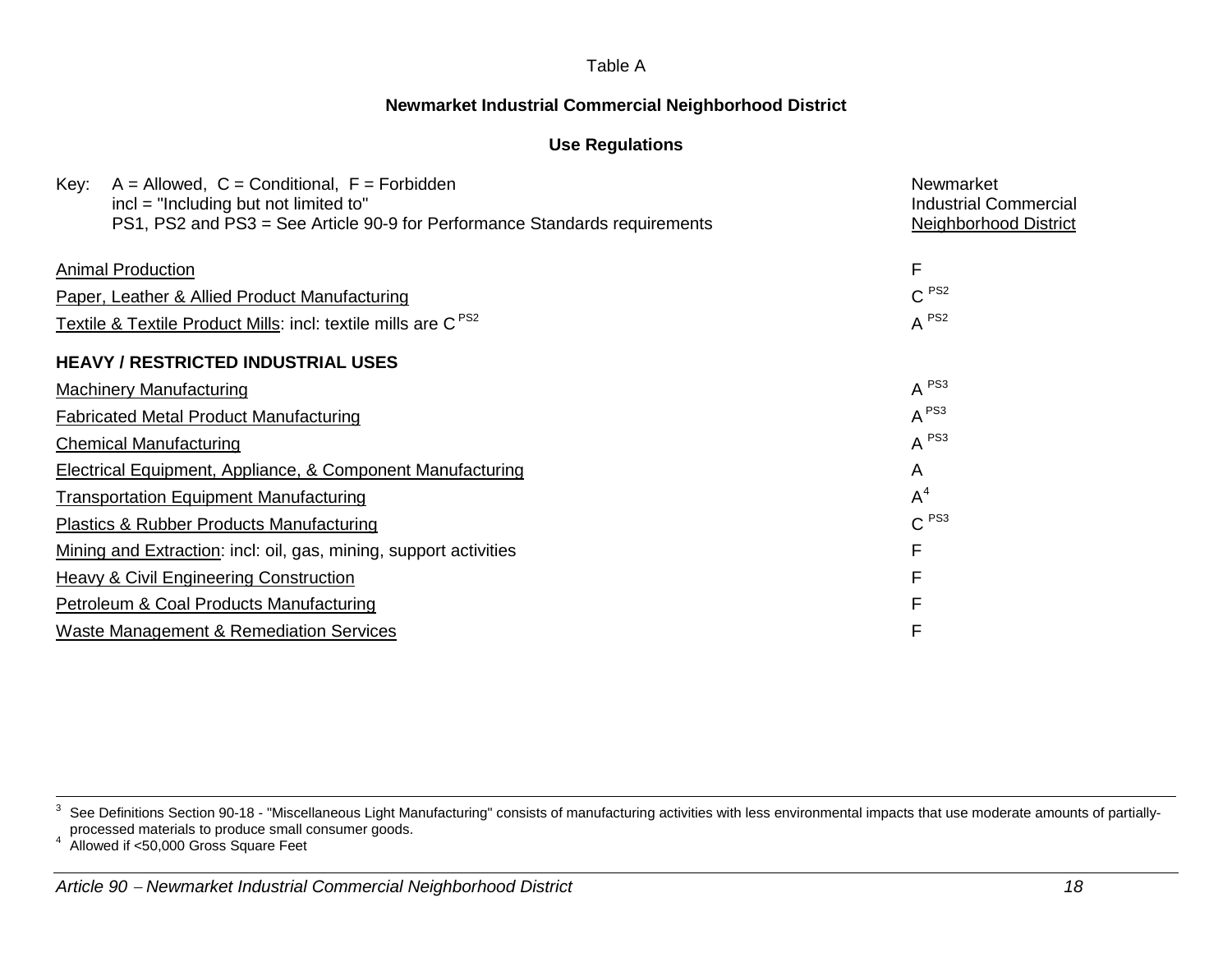### **Newmarket Industrial Commercial Neighborhood District**

### <span id="page-2-6"></span><span id="page-2-5"></span><span id="page-2-4"></span><span id="page-2-3"></span><span id="page-2-2"></span><span id="page-2-1"></span><span id="page-2-0"></span>**Use Regulations**

| $A =$ Allowed, $C =$ Conditional, $F =$ Forbidden<br>Key:<br>incl = "Including but not limited to"                               | Newmarket<br><b>Industrial Commercial</b> |
|----------------------------------------------------------------------------------------------------------------------------------|-------------------------------------------|
| PS1, PS2 and PS3 = See Article 90-9 for Performance Standards requirements                                                       | <b>Neighborhood District</b>              |
| <b>COMPATIBLE, SUPPORTIVE NON-INDUSTRIAL USES</b>                                                                                |                                           |
| <b>Retail</b>                                                                                                                    | $A^5$   $C^6$   $F^7$                     |
| <b>Accessory Retail</b>                                                                                                          | $A^8$ ; otherwise C                       |
| Wholesalers, Durable Goods: incl: electronics, outdoor storage of lumber   motor vehicle sales is C                              | $A^9$ and PS1                             |
| Wholesalers, Nondurable Goods                                                                                                    | A                                         |
| Restaurants: incl: sit-down, take-out                                                                                            | A                                         |
| Special Food Services: incl: catering, food trucks                                                                               | A                                         |
| Office: incl: engineering, finance, insurance, construction, legal, management, public administration,<br>staffing/temp          | $A^{10}$ ; otherwise C                    |
| Research & Development <sup>11</sup> : incl: research laboratory, product development, prototype manufacturing                   | A                                         |
| <b>Accessory Office</b>                                                                                                          | A                                         |
| <b>Accessory Fitness Centers</b>                                                                                                 | A                                         |
| <b>Technical and Trade Schools/Centers (Adult)</b>                                                                               | A                                         |
| Transportation: incl: accessory/ancillary parking   bus/taxi is C   vehicle storage, junkyard, and primary<br>parking lots are F | A                                         |
| Warehousing (Indoor): incl: non-hazardous materials   self-storage is C                                                          | A                                         |

<sup>&</sup>lt;sup>5</sup> Allowed if <20,000 Gross Square Feet<br><sup>6</sup> Conditional if between 20,000-49,999 Gross Square Feet<br><sup>7</sup> Forbidden if ≥50,000 Gross Square Feet<br><sup>8</sup> Allowed if <50,000 Gross Square Footage<br><sup>9</sup> Allowed if <50,000 Gross Squar ("NIH") concerning the care and use of laboratory animals; and 2) all applicable federal and state requirements and regulations for operating labs as classified by the Center for Disease Control and Prevention ("CDC") and Boston Public Health Commission ("BPHC"). If such Research and Development Use is subject to and does not satisfy the requirements of items 1 and 2 of Footnote 4, such Research and Development Use shall be forbidden.